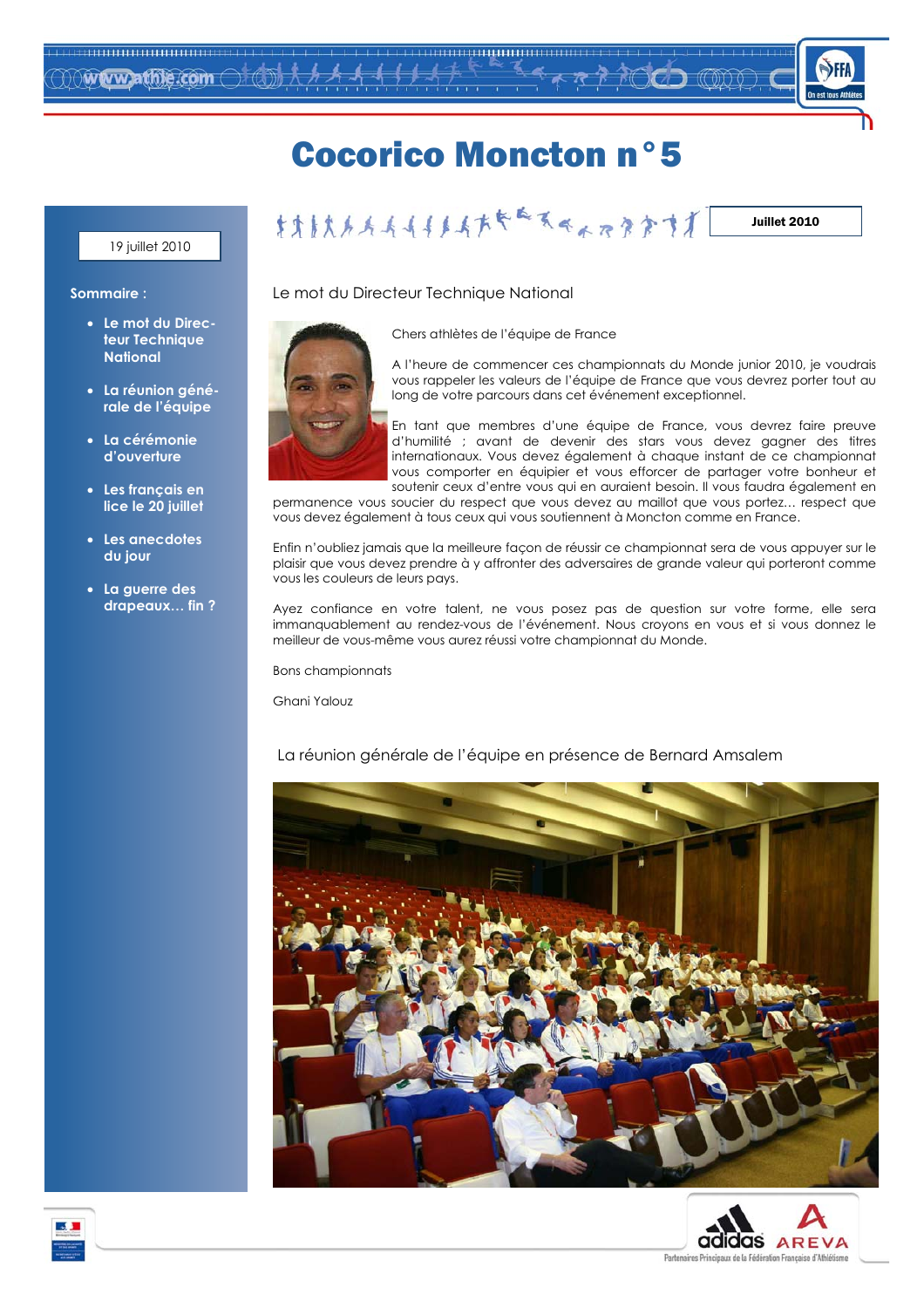Nous avons assisté à une très belle cérémonie d'ouverture, haute en couleurs et en spectacle avec divers tableaux sur l'histoire, la situation actuelle et les légendes de l'Acadie











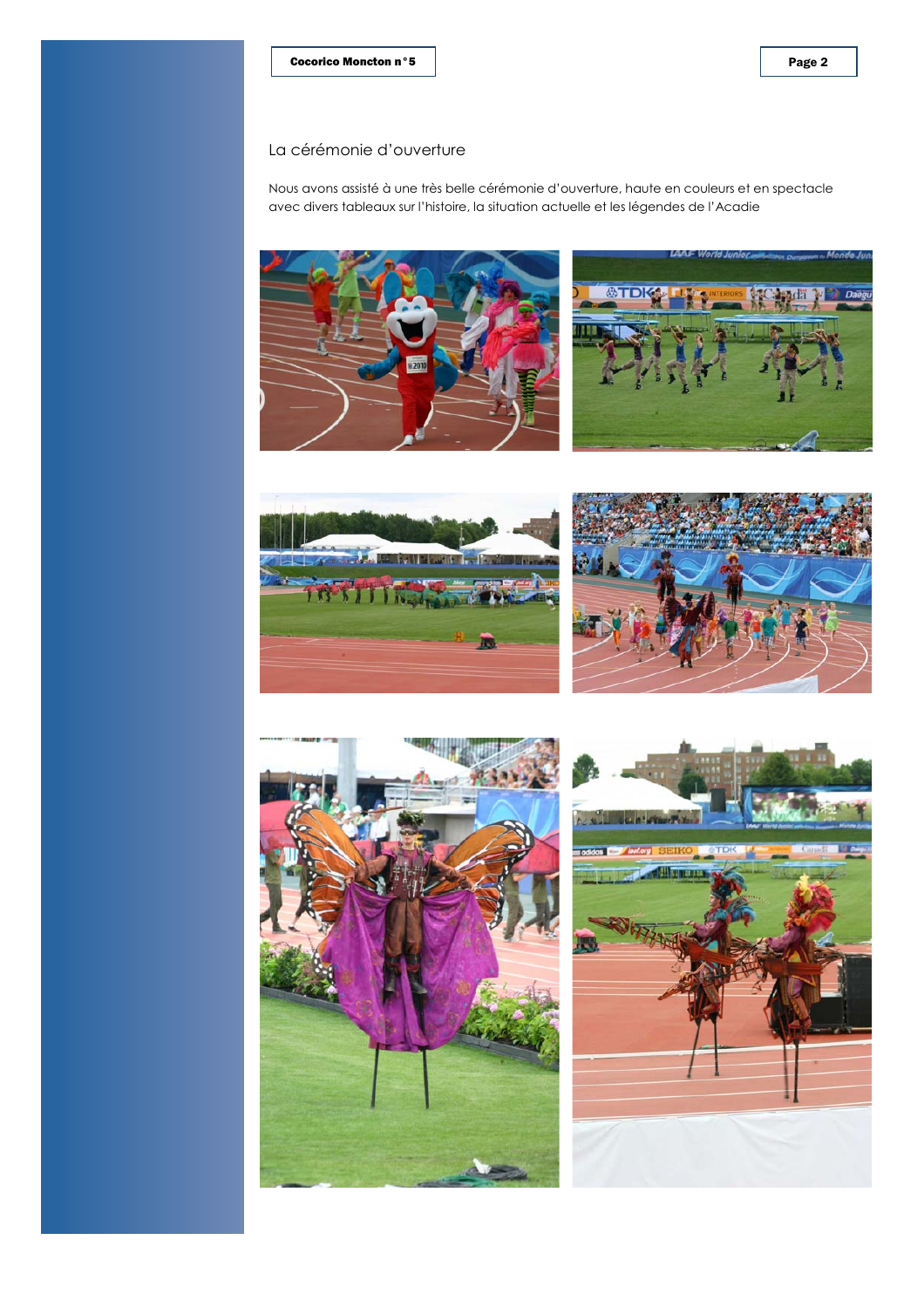### Les français en compétition le 20 juillet

|       | 09:00 3000m Steeple (76)       | <b>CHEVILLARD</b>  | <b>CECILE</b>      | Séries                      | Série 1 - 4Q + 4q                |
|-------|--------------------------------|--------------------|--------------------|-----------------------------|----------------------------------|
|       | 09:10 POIDS (4 kg)             | NGOMA              | <b>FABIENNE</b>    | Concours de qualification B | 7e position - 15m70 ou les 12MP  |
|       | 09:41 100 m - Décathlon        | <b>MAYER</b>       | <b>KEVIN</b>       | Finale                      | Série 2 Coul. 4                  |
|       | 09:47 100 m - Décathlon        | LELIEVRE           | <b>JEREMY</b>      | Finale                      | Série 3 Coul, 5                  |
|       | 10:30 LONGUEUR - Décathlon     | LELIEVRE           | <b>JEREMY</b>      | Finale                      | Groupe A - 9e position           |
|       | 10:30 LONGUEUR - Décathlon     | <b>MAYER</b>       | <b>KEVIN</b>       | Finale                      | Groupe B - 3e position           |
|       | 11:00 1 500m                   | CANTERO            | <b>BRYAN</b>       | Séries                      | Série 1 - 3Q + 3q                |
|       | 11:00 PERCHE                   | <b>BOIRIE</b>      | <b>BAPTISTE</b>    | Concours de qualification B | 2e position - 5m20 ou les 12 MP  |
|       | 11:10 1 500m                   | <b>DAHMANI</b>     | <b>SAMIR</b>       | Séries                      | Série 2 - 3Q + 3q                |
| 12:07 | 400 m                          | <b>DOSSO</b>       | <b>MALAMA</b>      | Séries                      | Série 5 Coul. 5 - 4Q + 4q        |
|       | 12:20 POIDS (6 kg) - Décathlon | <b>MAYER</b>       | <b>KEVIN</b>       | Finale                      | Groupe A - 3e position           |
| 12:20 | POIDS (6 kg) - Décathlon       | LELIEVRE           | <b>JEREMY</b>      | Finale                      | Groupe B - 11e position          |
|       | 12:46 100 m                    | <b>MICHALET</b>    | <b>VINCENT</b>     | Séries                      | Série 4 Coul. 7 - 2Q + 8q        |
|       | 13:14 100 m                    | <b>VICAUT</b>      | <b>JIMMY</b>       | Séries                      | Série 8 Coul, 5 - 2Q + 8a        |
|       | 18:30 Hauteur - Décathlon      | LELIEVRE           | <b>JEREMY</b>      | Finale                      | Groupe A - 10e position          |
|       | 18:30 Hauteur - Décathlon      | <b>MAYER</b>       | <b>KEVIN</b>       | Finale                      | Groupe A - 3e position           |
|       | 18:35 100m Haies (84)          | <b>ALCAN</b>       | <b>JESSICA</b>     | Séries                      | Série 1 Coul. 7 - 3Q + 4q        |
| 18:40 | DISQUE (1.0 kg)                | <b>MARCADET</b>    | <b>ANAIS</b>       | Concours de qualification A | 11e position - 53m00 ou les 12MP |
|       | 18:43 100m Haies (84)          | SOGOYOU            | SANDRA             | Séries                      | Série 2 Coul, 6 - 3Q + 4a        |
|       | 19:45 LONGUEUR                 | <b>BERTRAND</b>    | <b>JEAN-PIERRE</b> | Concours de qualification B | 6e position - 7m70 ou les 12 MP  |
|       | 20:05 400 m                    | <b>VILAINE</b>     | <b>JONATHAN</b>    | Séries                      | Série 6 Coul. 3 - 3Q + 6q        |
|       | 20:10 DISQUE (1.0 kg)          | <b>CATOUILLART</b> | <b>LUCIE</b>       | Concours de qualification B | 5e position - 53m00 ou les 12MP  |
|       | 20:33 100 m                    | OMBISSA-D'ZANGUE   | <b>ORLANN</b>      | Séries                      | Série 2 Coul. 5 - 3Q + 6q        |
|       | 20:49 100 m                    | SAINT-MARC         | <b>JESSIE</b>      | Séries                      | Série 4 Coul. 6 - 3Q + 6q        |
|       | 21:15 POIDS (4 kg)             | NGOMA              | <b>FABIENNE</b>    | Finale                      |                                  |
|       | 21:30 400 m - Décathlon        | <b>MAYER</b>       | <b>KEVIN</b>       | Finale                      |                                  |
|       | 21:30 400 m - Décathlon        | LELIEVRE           | <b>JEREMY</b>      | Finale                      |                                  |
|       |                                |                    |                    |                             |                                  |